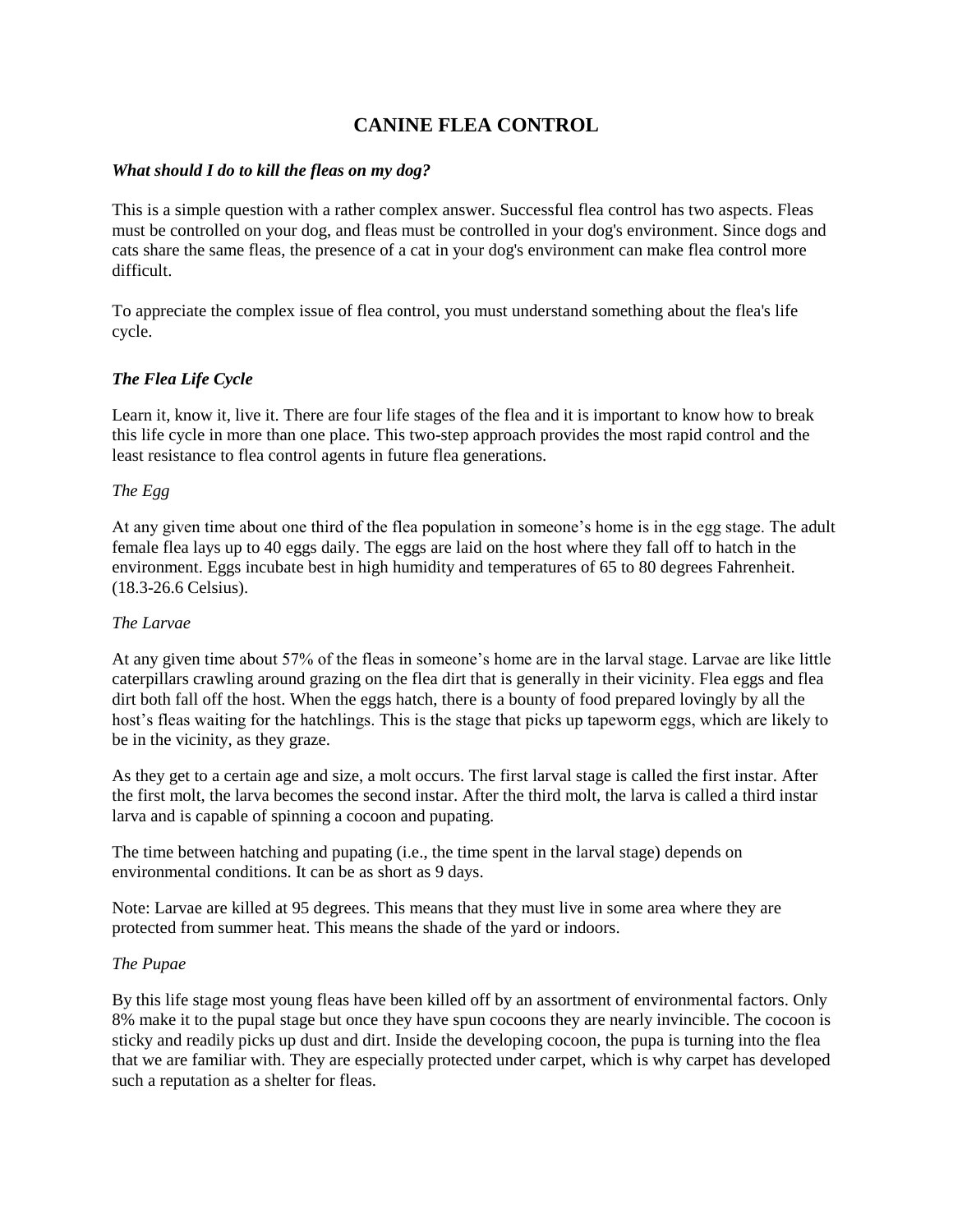The pupa can remain dormant in its cocoon for many months, maybe even up to a year as it waits for the right time to emerge.

### *The Unfed Adult Flea*

After the pupa develops, it does not automatically emerge from its cocoon. Instead, it is able to remain in the cocoon until it detects a nearby host. The mature pupa is able to detect the vibrations of an approaching host, carbon dioxide gradients, and sound and light patterns. When the mature pupa feels the time is right, he emerges from the cocoon, hungry and eager to find a host.

A common scenario occurs when a dog is boarded during the owner's vacation. The owner picks up the dog from the boarding kennel and returns home. The mature pupae have been waiting for a host and when the dog enters the home, a huge number of adult fleas emerge at once and attack the dog creating a sudden, heavy infestation. Often the boarding kennel is blamed for giving the dog fleas. What really happened was that the pupae waited to emerge while there was no host present and then they all emerged suddenly when the host arrived.

An unfed flea is able to live for months without a blood meal but during that time it is aggressively using all its powers to locate a host. Once it finds a host, it will never purposely leave the host.

#### *The Fed Flea*

After the adult flea finds a host and takes its first blood meal, metabolic changes occur that alter the flea forever. The flea is now called a fed flea and, if separated from its host, will die in only a few weeks without a blood meal. The female flea begins to produce eggs within 24 to 48 hours of her first blood meal and will lay eggs continually until she dies.

The average life span of the adult flea is 4 to 6 weeks, depending on the grooming abilities of the host.

#### *I have not seen fleas on my dog. Does that mean that none are present?*

When a dog is heavily infested with fleas, it is easy to find them. If the numbers are small, it is best to quickly turn your dog over and look on its belly. If you do not find them there, look on the back just in front of the tail. Be sure to part the hair and look at the level of the skin. When the numbers are very small, look for "flea dirt." Flea dirt is fecal matter from the flea that contains digested blood. Finding flea dirt is a sure indication that fleas are present or have been present recently.

Flea dirt looks like pepper. It varies from tiny black dots to tubular structures about 1/32" (1/2 mm) long. If you are in doubt of its identification, put the suspected material on a light colored table top or counter top. Add one or two drops of water, and wait about 30 seconds. If it is flea dirt, the water will turn reddish brown as the blood residue goes into solution. Another method is to put some of the material on a white paper towel and then wet the paper towel with water. A red stain will become apparent if you gently wipe the material across the surface of the paper towel.

Many people find tiny drops of blood in a dog's bedding or where the dog sleeps. This is usually flea dirt that was moistened, then dried. It leaves a reddish stain on the bedding material and is another sign that fleas are present.

#### *What can these fleas do to my dog?*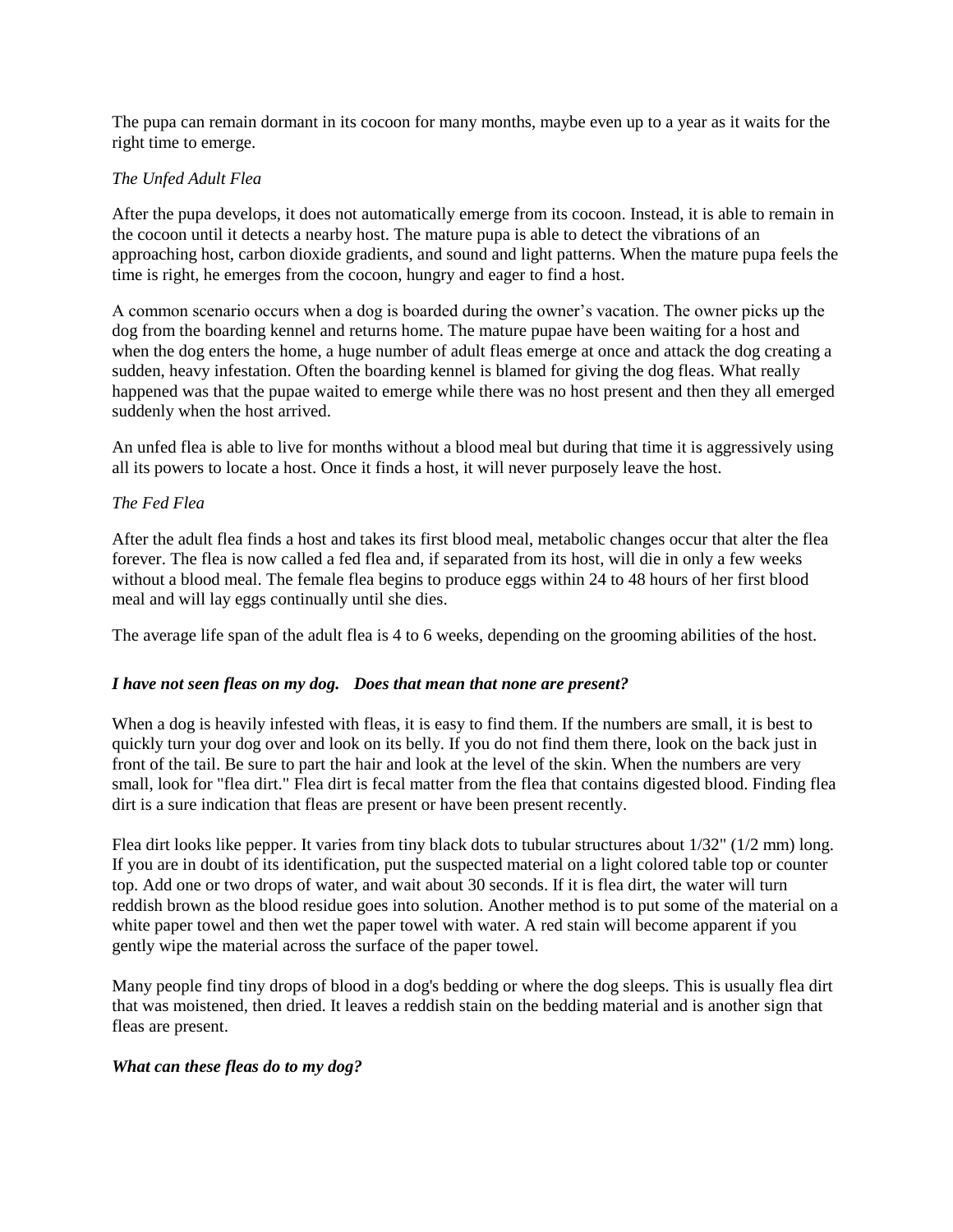If untreated, the female flea will continue to take blood for several weeks. During that time, she will consume about 15 times her bodyweight in blood. Although the male fleas do not take as much blood, they, too, contribute to significant blood loss. This can lead to the dog having an insufficient number of red blood cells, which is known as anemia. In young or debilitated dogs, the anemia may be severe enough to cause death.

Contrary to popular belief, most dogs have rather limited itching due to flea bites. However, many dogs become allergic to the saliva in the flea's mouth. When these dogs are bitten, intense itching occurs, causing the dog to scratch and chew on its skin.

## *What can I do to rid my dog of fleas?*

Successful flea control must rid the dog of fleas and it must rid the dog's environment of fleas. In fact, because the majority of fleas reside not on the dog but in the environment in various stages of development, environmental control in more important.

Previously flea control for dogs required a variety of dips, powders, sprays and collars that all had very limited efficacy. These products were often effective only for adult fleas, and only for shorts periods.

Since 1995 many new types of flea control products have been developed. Unlike previous treatments these medications last much longer on the dog, and often contain a combination of ingredients targeted to both adult and immature fleas.

## *Treating for Adult Fleas*

Two major types of medication are currently available to kill adult fleas on dogs: Topical and Oral.

Topical medications include Frontline, Advantage/Advantix, Revolution and Vectra. The active ingredients in these medications differ, but all are applied directly to the dog's skin. From there the medication is either absorbed into the body, or stored in the oil glands in the skin and slowly released over the course of a month.

Oral medications include Capstar and Comfortis. These medications come in a pill formulation. Once given the medication is absorbed into the blood stream and will kill fleas that are feeding on the dog within 30 minutes. Capstar is a very short acting medication which is useful and eliminating a current infection to prevent spread to other pets, but will not prevent re-infection. Comfortis last approximately 1 month and can prevent re-infestation.

#### *Treating for Immature Fleas*

Because at any given time approximately 90% of the fleas within an environment are in an immature stage, treating these stages in very important for good flea control. There are several different steps that can be taken to eliminate immature fleas in the environment.

Within the home through cleaning is an important aspect of flea control. Because many stages or the flea are temperature sensitive, all bedding should be washed in the hottest water possible. Rugs, furniture and floors should be vacuumed well to remove as many loose eggs as possible.

Insect growth regulators are chemicals that disrupt the normal growth of flea eggs or larvae and render them unable to hatch or develop. These chemicals are non toxic to humans or other pets and are very